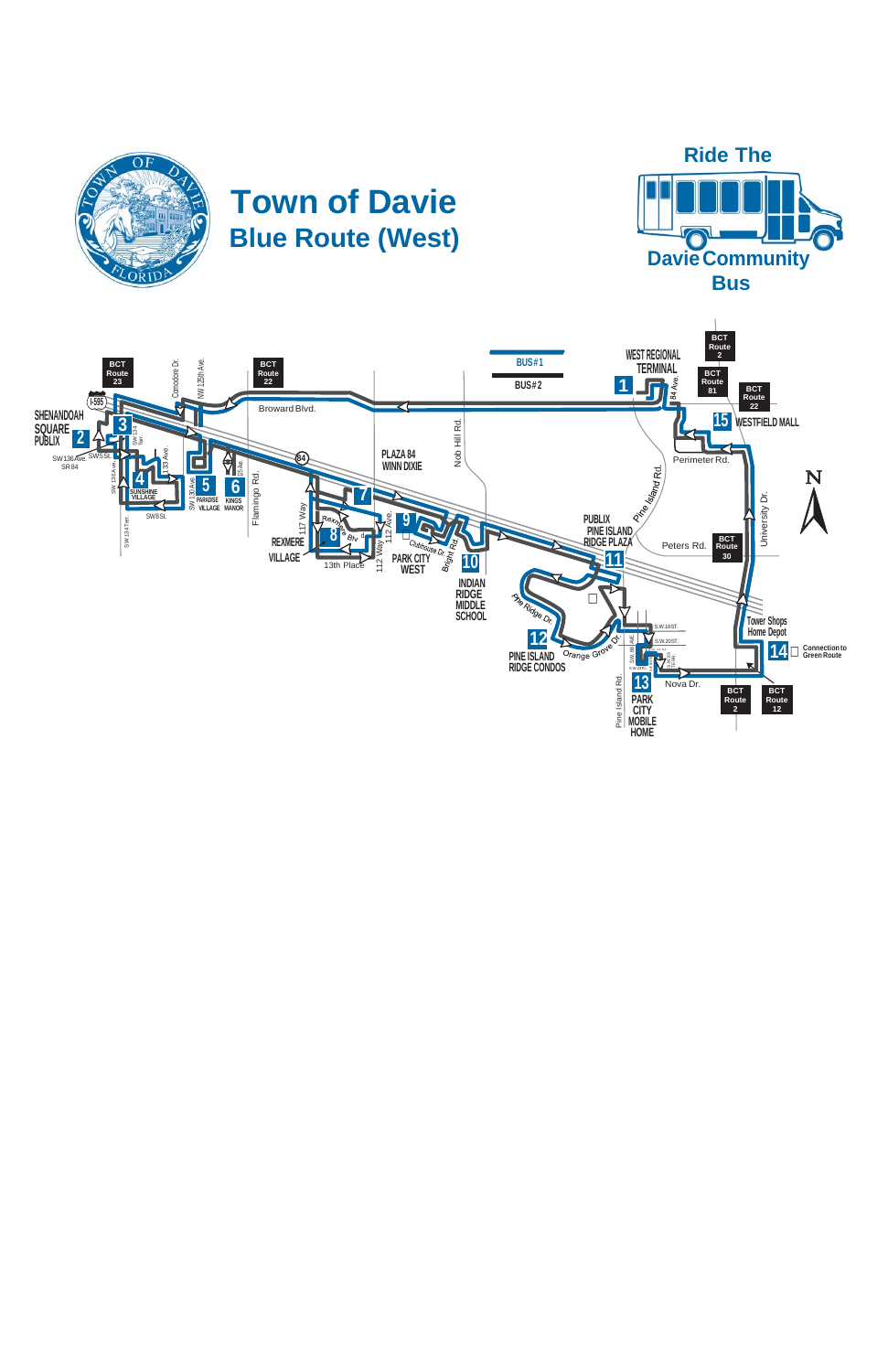## **TOWN OF DAVIE COMMUNITY BUS BLUE ROUTE BCT ROUTE 747**

The Town of Davie and Broward County Transit (BCT) have partnered to provide the Green Community Bus Route. The Blue CommunityBusRouteoperateson atwopatternservice.Thiscommunity Bus service will increase the number of destinations and connections that can be reached through public transit.

### **Information**

Destination along Blue Route Bus #1 included: BCT Western Terminal, Sunshine Village Shenandoah Plaza, Paradise Village, King Manor Community, Rexmere Village, Plaza SR-84 Winn Dixie, Park City West, Indian Ridge Middle School, Pine Island Ridge Condos, Pine Island Ridge Plaza-Publix, Park City Mobile Home, Tower ShopsandBrowardMall(AsShowninBlueLine)

**For additional information about the Town of Davie community bus service routes and connections, call: (954) -463-0845 For further information call 954-797-1173 Monday - Friday 9am - 5pm Hearing/speech impaired/TTY: 1 -800-955-8770 (voice) or 1 -800-955-8771 (TTD)**

Connections are available from the Blue Route to the following BCT routes 2, 12, 22, 30, 81, 88, University Breeze, and Davie Green Community Bus at Tower Shop Mobil Home and Park City Mobile Park.

The Town of Davie Blue Route operates approximately every 70 minutes for the first three trips in the morning and a 45 minute headway for the remaining daily service

Please refer to the timetable and map on the reverse side of this pamphlet. The bus will operate as close to schedule as possible. Traffic conditions and/or inclement weather may cause the bus to arrive earlier or later than the expected time. Please allow yourself enough time when using this service.

Destinations along Blue Route Bus #2 include: Western Terminal, Shenandoah Plaza, Sunshine Village, Paradise Village, King Manor Community, SR -84 Winn Dixie, Rexmere Village, Plaza Park City West, Indian Ridge Middle School, Pine Island Ridge Plaza-Publix, Pine Island Ridge Condos, Park City Mobile Home, Tower Shops andBrowardMall.(AsShowninskipBlackline)

The Town of Davie Blue Route will not operate once a hurricane warning has been issued or if other hazards do not allow forthe safe operation of the bus

TheBlueRoutedoesnotoperateonSunday'sandthefollowing holidays observedbyTheTownofDavie:<br>
• New Year's Day<br>
• Thanksgiving Day<br>
• Christmas Day

- 
- 
- 

Bike Racks are available on The Town of Davie Blue Route Community Bus. Bike Racks are designed to carry two bikes only. It is important to have the operator's attention before loading and unloading your bike. As the bus approaches, have your bike ready to load. Remove any loose items that may fall off.

Allbusesonthisrouteareair -conditionedandwheelchairaccessible in accordance with the American with Disabilities Act (ADA). Bicycle racks are also provided. Please refer to this pamphlet for instruction onhowtocorrectlyusethebicycleracks.

TheGreenRouteisfreeofcharge,butridersmakingconnectionsto BCTroutesareexpectedtopaytheappropriatefares.

## **Hours of Operation Monday - Friday 5:50 am - 6:45 pm Saturday 8 am - 5:30 pm**

## **HOLID AYS**

**Alsoiftheholidaysfallon aSundaytheyarenotobserved.**

For additional information about BCT routes and connections, call: **BCT Rider Info: 954.357.8400** Hearing/speech impaired/TTY **954.357.8302**

## **BIKE RACKS**

#### **LOADING**

- Always load your bike from the curbside of the street. • Lower-Squeezethehandleandpulldowntorelease
- thefoldedbikerack. • Lift your bike into the rack, fitting the wheels into the
- slots of the vacant position closest to the bus. • Latch -Pullandreleasethesupportarmoverthefront
- tire, making sure the support arm is resting on the tire, not on the fender or frame.
- **UNLOADING**
- Before exiting, notify the operator you are removing your bike.<br>Pull the support arm off the tire. Move the support arm
- Pull the support arm off the tire. Movethe support arm downandoutoftheway. Liftyourbikeoutoftherack. If your bike is the only one on the rack, return the rack to the upright position.
- Move quickly to the curb.

VisitBrowardCountyTransit'swebsiteat: **[www.Broward.org/BCT](http://www.broward.org/BCT)**



# **BROWARD COUNTY BOARD OF COUNTY COMMISSIONERS**

**TRANSIT DIVISION Anequalopportunityemployerandproviderofservices. This publication can be made available in alternative formats upon request by contacting 954 -357 -8400 or TTY 954 -357 -8302**

2,500copiesofthispublicdocumentwerepromulgatedat a gross costof\$320.00 and \$0.128 per copy to BrowardCountyTransit(BCT)andtheTownofDavie. 11/17

**PROTECTIONS OF TITLE VI OF THE CIVIL RIGHTS ACT OF 1964 AS AMENDED**

Any person(s) or group(s) who believes that they have been subjected to discrimination<br>because of race, color, or national origin, under any transit program or activity<br>provided by Broward County Transit (BCT), may call 95

# **BCTRoute747**



# **Community Bus Service Route and Timetable**

**Ride The**



# **Davie Community Bus**



## **Effective: October 9, 2016**

# **TOWN OF DAVIE Blue Route (West)**